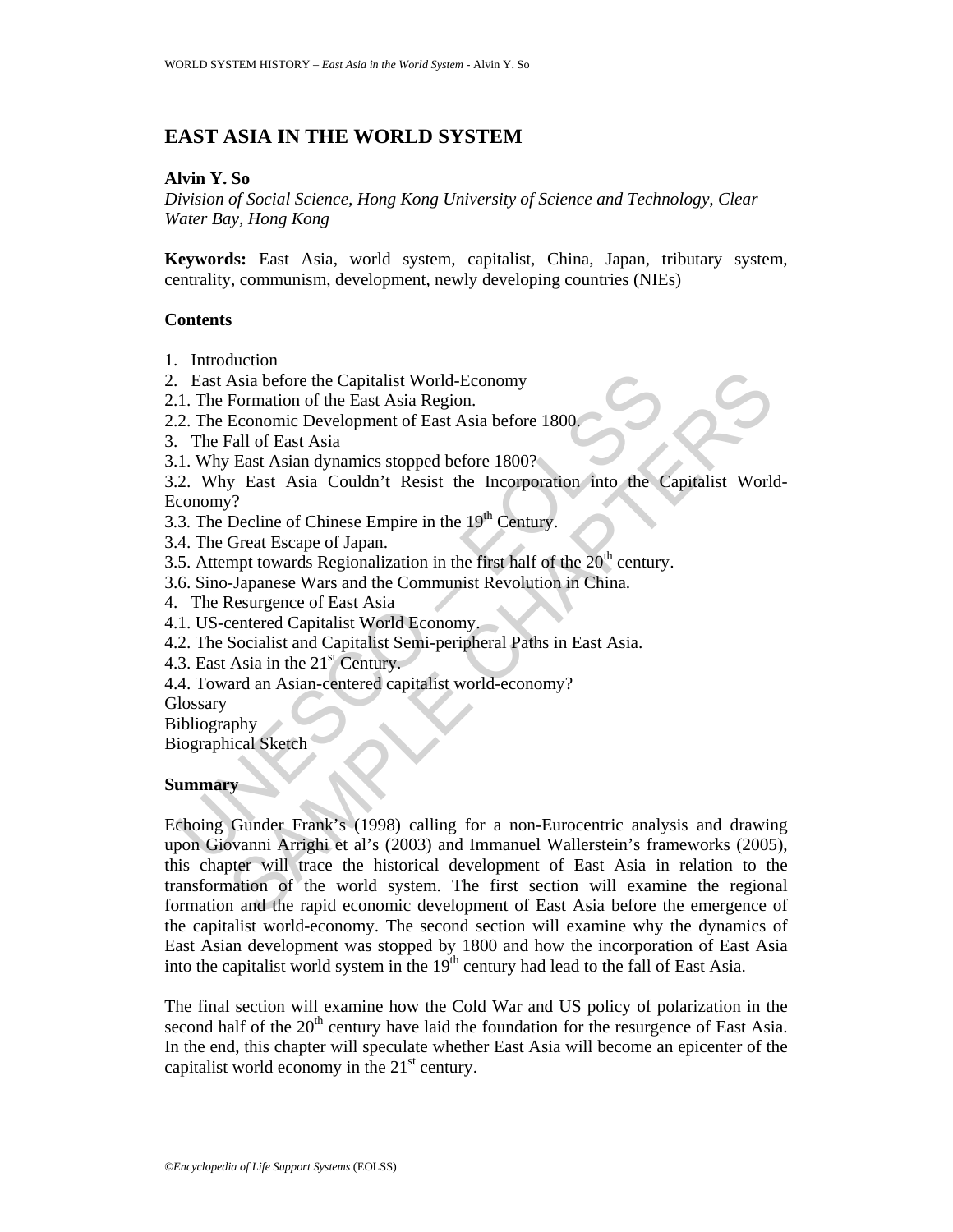#### **1. Introduction**

In ReOrient, Andre Gunder Frank (1998) challenges the conventional wisdom in historiography and social theory. He argues that Adam Smith, Karl Marx, Max Weber, Karl Polanyi, Fernand Braudel, Immanuel Wallerstein, David Landes, and other contemporary social theorists are all wrong in their explanation of "the birth of capitalism," "the rise of the West," and "the incorporation of Asia into European world system." They are wrong because they suffer from a Eurocentric framework examining world system history "under the European street light." These social theorists attribute a central place in their theories to Europe, and they assert that Europe had some unique elements that "the Rest" did not have. In addition, these social theorists argue that there was a sharp break in world history around 1500, during which capitalism rose up in Europe and spread to the rest of the world.

urope and spread to the rest of the world.<br>
or Andre Gunder Frank, the above theories are no more than myth<br>
urocentric ideology. Gunder Frank contends that the world system<br>
urope. His book is aimed to show that there alr and spread to the rest of the world.<br>
re Gunder Frank, the above theories are no more than myths based only i<br>
ric ideology. Gunder Frank contends that the world system did not begin<br>
His book is aimed to show that the al For Andre Gunder Frank, the above theories are no more than myths based only in Eurocentric ideology. Gunder Frank contends that the world system did not begin in Europe. His book is aimed to show that there already was an ongoing world system before the Europeans had much to do and say in it. Also it was Asia, not Europe, which held center stage for most of the early modern history before 1800. The economies of Asia were far more advanced, and its Chinese Ming/Qing, Indian Mughal, and even Persian Safavid and Turkish empires carried much greater political and even military weight than any or all of Europe.

Only in around 1800 did Asian economies lose their positions of predominance in the world system, while that position came to be occupied by the West during the nineteenth and the twentieth century. At the beginning of the twenty-first century, however, the center of the world system seems to be shifting back to the "East" again; thus Gunder Frank titled his book "ReOrient" to stress this impending spatial shift of the world system.

Echoing Gunder Frank's calling for a non-Eurocentric analysis and drawing upon Giovanni Arrighi's (2003) and Immanuel Wallerstein's frameworks (1976), the following sections will trace the historical development of East Asia in relation to the transformation of the world system. The first section will examine East Asia before 1800, when East Asia could be seen as the center of the world system. The second section will examine the de-centering of East Asia in the  $19<sup>th</sup>$  century. The final section will examine the re-centering of East Asia in the second half of the twentieth century.

### **2. East Asia before the Capitalist World-Economy**

#### **2.1. The Formation of the East Asia Region**.

Asian studies in China, Japan, and the West have revolved around the history of landbased states. However, Hamashita (2003) argues that we need to study East Asia in terms of the interfaces and exchanges that take place within and among maritime zones in order to grasp the "regionalization" in the world system.

In particular, Hamashita (2003) proposes a "**Tribute/Trade System**" framework to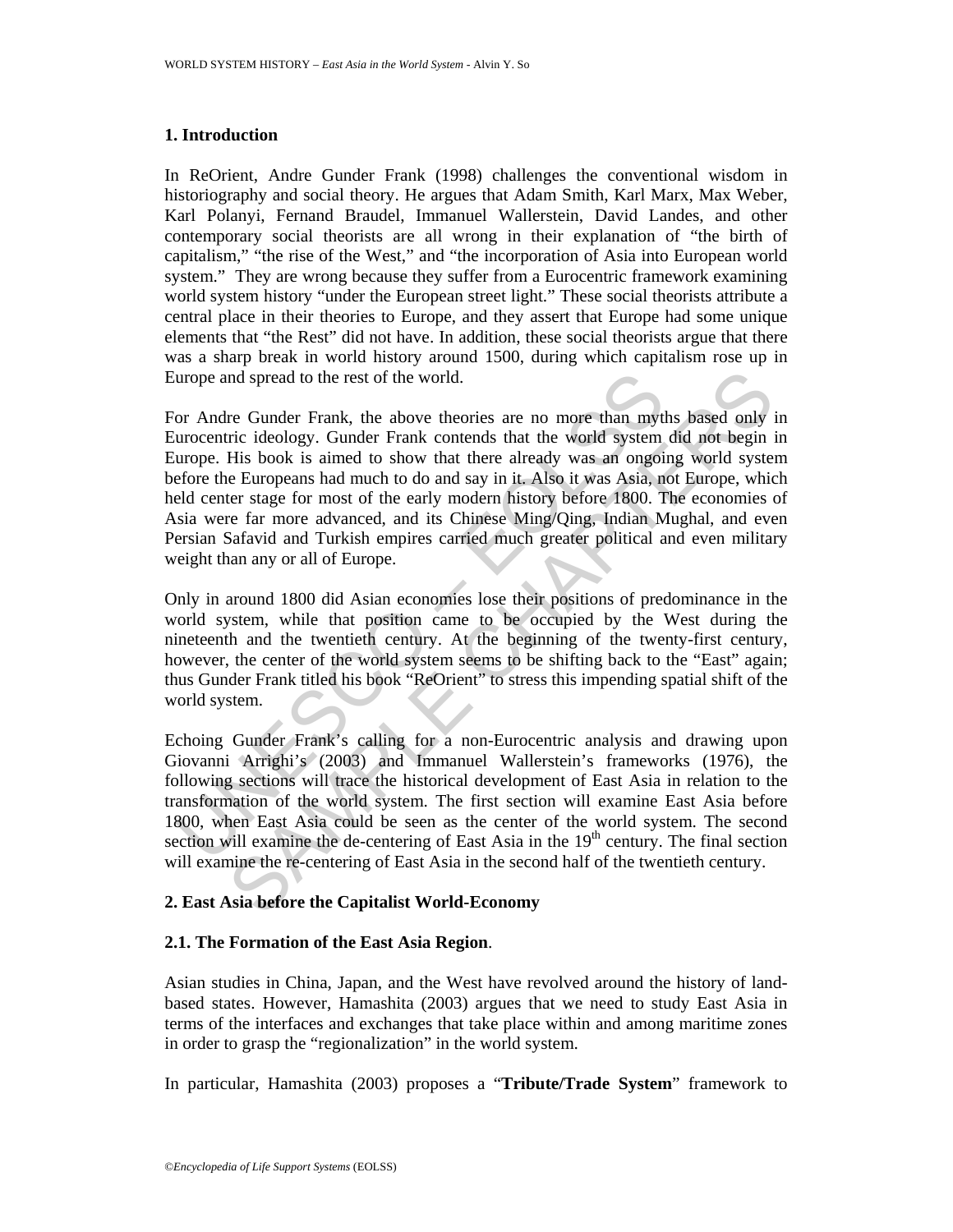study East Asia. This tribute-trade system has functioned from Tang through Qing dynasties from the seventh century to 1911. This system was centered upon China and sustained by a hierarchical order defined by the Confucian conception of a "rule of virtue." Like any hegemonic order, it was backed by military force. However, when the system functioned well, principles of reciprocity involving politics and economics permitted long periods of peaceful interactions.

In this China-centered order, tributary states (like Japan, Korea, Ryukyu, Siam, Vietnam, Java, Borneo, the Philippines) send periodic tribute missions to the Chinese capital, and each time tributary states changed ruler, China dispatched an envoy to officially recognize the new ruler. Tribute relations were not only political but involved economic and trade relations as well.

In exchange for the gifts carried to the Chinese court, tribute bearers received silk textiles and other goods from the Chinese emperor in return. Specially licensed traders accompanying the envoy engaged in commercial transactions at designed places in the capital. In addition, more than ten times as many merchants as these special traders exchanged commodities with local merchants at the country's borders and at the designated ports.

The exchange for the gifts carried to the Chinese court, tribute beanties and other goods from the Chinese emperor in return. Specially companying the envoy engaged in commercial transactions at designatial. In addition, m mge for the gifts carried to the Chinese court, tribute bearers received silled ond other goods from the Chinese emperor in return. Specially licensed trademying the envoy engaged in commercial transactions at designed pla In short, lucrative trade was the lubricant for the tributary system defining East Asian regional political, economic, and cultural intercourse. Not only overseas Chinese merchants but also Indian, Muslim, and European merchants participated in this tribute trade, linking land and maritime zones in East Asia, Southeast Asia, South Asia, Central Asia, and Europe together. This dense and extensive tribute/trading networks had forged the coastal areas of maritime East Asia into a diverse and well-integrated economiccommercial realm, making it the most advanced economy (the core) in the early modern world system.

#### **2.2. The Economic Development of East Asia before 1800**.

As a result of this tribute/trade system, economic growth in East Asia and intra-Asian trade was much faster and much larger scale than European trade before 1800. Indeed, Asian trade was a flourishing and on-going enterprise into which the Europeans only entered as a relatively minor player.

The core region of the world system, especially of industrial production, was in China. While China was in overall balance of trade surplus throughout most of the early modern period due to her export of huge quantities of valuable commodities (silk, tea, ceramics) and importing vast quantities of silver, Europe had a chronic balance of payments deficit due to the bullion drain to Asia. Also, between 960 and 1127, China passed through a phase of economic growth that was unprecedented in earlier Chinese history, perhaps in world history up to this time. It depended on a combination of commercialization, urbanization, and industrialization that have led some authorities to compare this period of Chinese history with the development of early modern Europe six centuries later.

In this perspective, China was an unquestioned advanced country in the world at least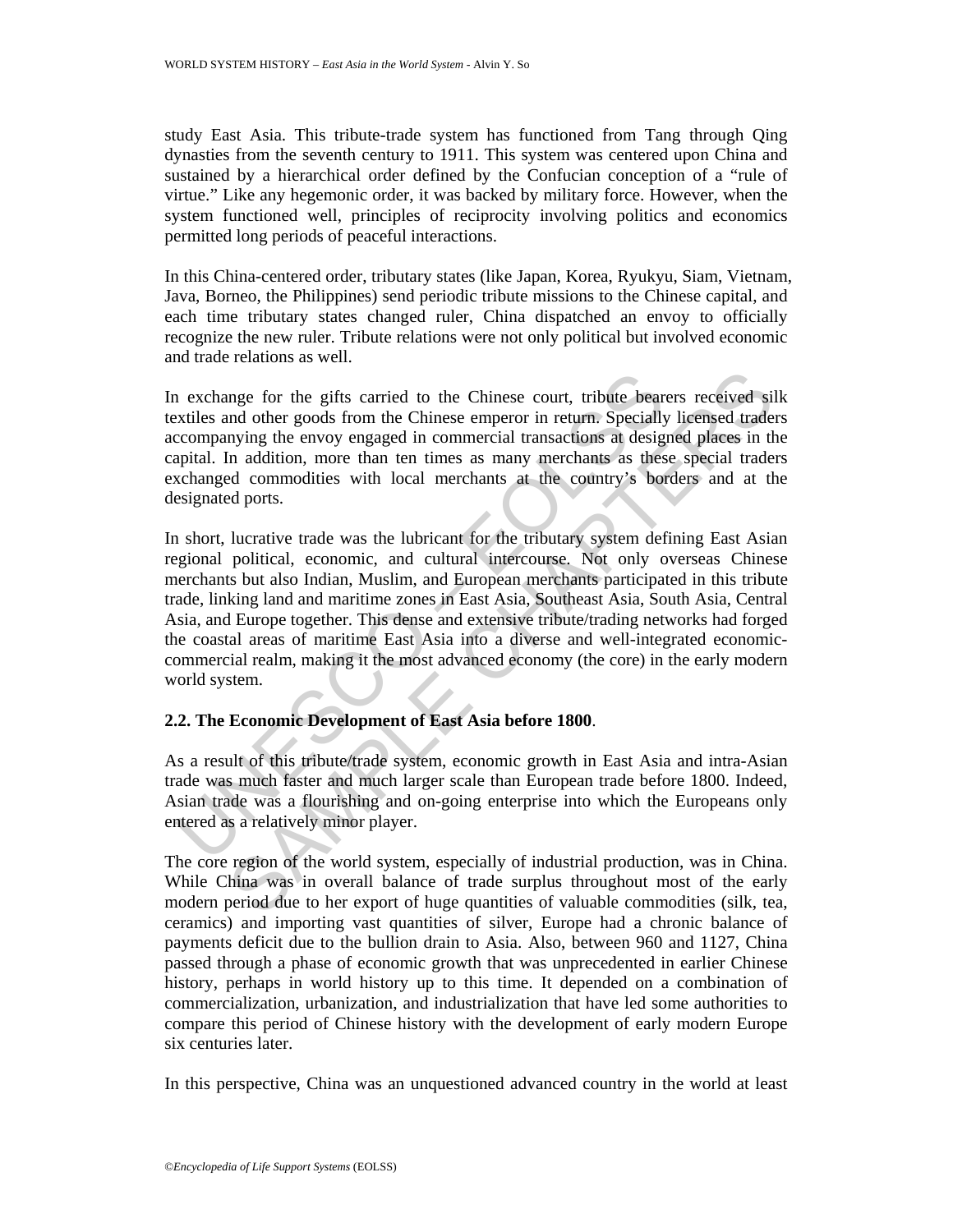until 1500, and was equal in most respects (productivity in industry, agriculture; transportation; competitiveness; share in world population and production) until 1800. Thus Gunder Frank argues that East Asia was the center of the early modern world system.

As such, what then explains the great reversal of fortune during the nineteenth century when East Asia and Europe swap their places in the world system? Why did the dynamics of East Asian economic growth stopped before 1800? And why did East Asia fail to resist European imperialism and degenerate into a poor and backward region in the nineteenth century?

#### **3. The Fall of East Asia**

The fall of East Asia passed through two phases: (1) Before 1800 when East Asia lost its developmental dynamics, became stagnant, and failed to develop further into industrial capitalism; (2) After 1800 when East Asia interacted with European imperialism. Let us examine these two phases one by one in the following sections.

#### **3.1. Why East Asian dynamics stopped before 1800?**

he fall of East Asia passed through two phases: (1) Before 1800 whs developmental dynamics, became stagnant, and failed to develoustrial capitalism; (2) After 1800 when East Asia interacted mperialism. Let us examine these of East Asia passed through two phases: (1) Before 1800 when East Asia loopmental dynamics, became stagnant, and failed to develop further in 1 capitalism; (2) After 1800 when East Asia interacted with Europea sm. Let us e On this issue, Peter Perdue (1999) pointed out the literature tends to provide "fast-food" explanations which attempt to take a short cut through complex empirical and theoretical issues. The explanatory scheme tends to single out one factor held to be unique to England (the most predominant state in Europe) and lacking in East Asia. For example, Max Weber uses the factor of Protestant ethic to explain the divergent development of Europe and East Asia; similarly, Douglas North highlights the factor of property rights; demographers emphasize the factor of over-population; and economic historians focus on the factor of the barriers to trade and commerce in East Asia. In criticizing the above internal explanations, Peter Perdue argues that we need to embrace a truly global perspective, one that does not separate societies into closed compartments, but one recognizes the constant structured interactions between the peoples of the world over long periods of time.

From a world system perspective, Giovanni Arrighi, Po-Keung Hui, Ho-fung Hung, and Mark Selden (2003) point to the decline of the trade/tributary system as the critical factor to explain why East Asia lost the dynamics to develop its economic locomotive further. Up to the end of the Song dynasty in 1276, the flourishing maritime trade and robust market economy of the East Asian coastal regions entered a "commercial revolution" characterized by advances in navigation technology, the consolidation of the "sea silk route," and the setting up of new port cities (Quanzhou, Guangzhou) as the centers of tributary trade and private trade for overseas Chinese trading networks.

However, this coastal trading dynamics had largely stopped in the Ming dynasty after the Ming emperor discontinued Zheng He's voyages in the 1400s. Since then, the Ming state turned inwards, prioritized security and the strengthening of domestic/inland trade, and at times banned or proscribed foreign trade. To show its determination, the Ming state restricted the number of tributary missions, circumscribing private maritime commerce, and even banned the building of seagoing ships. After these drastic actions,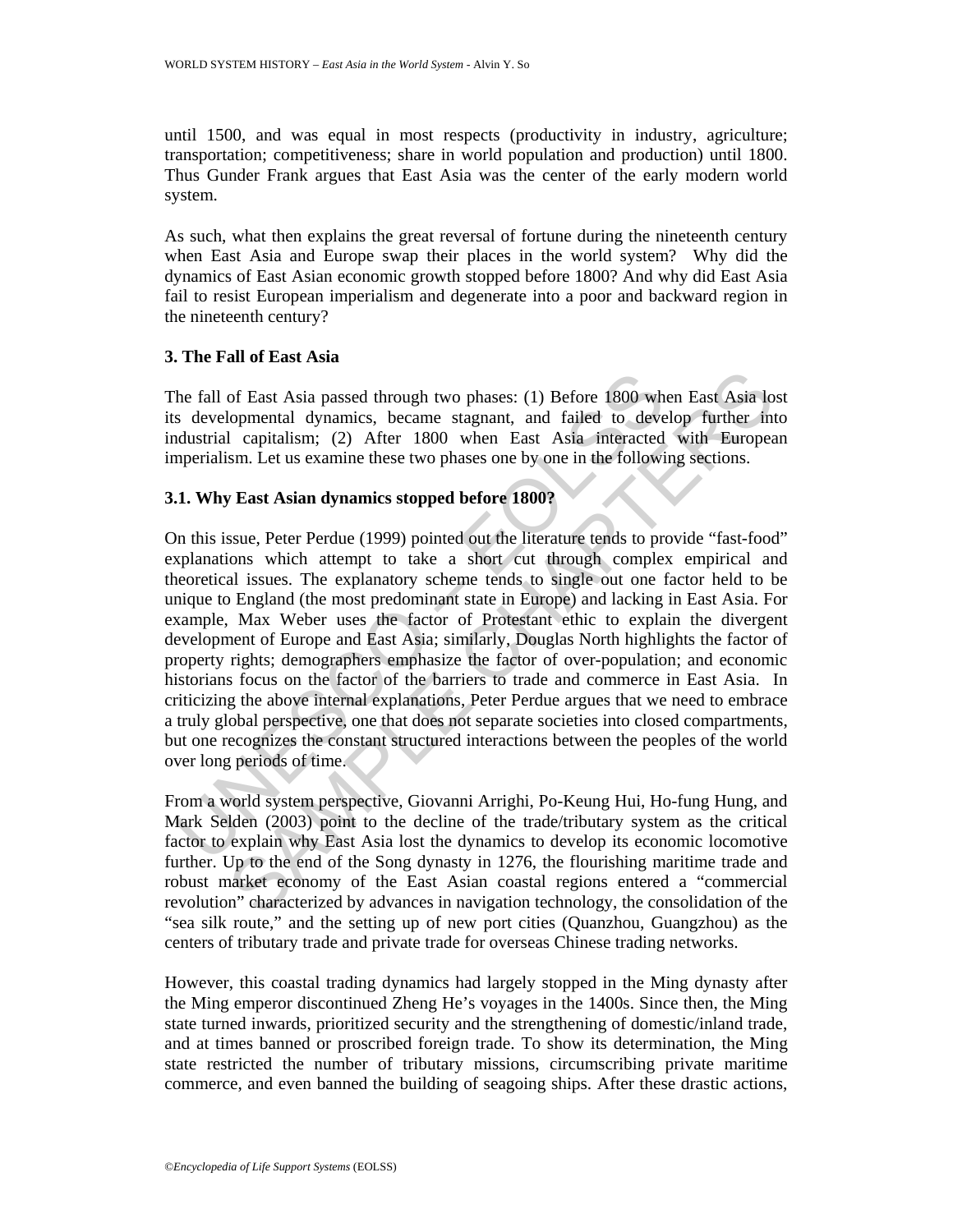East Asian maritime trade and commerce had lost its dynamics and East Asian economy quickly ran into stagnation. By 1800, East Asia was no longer to be considered as the center of world system. On the other hand, overseas expansion and colonial conquest, especially the discovery and development of the Americas, had given rise to a new stage of development in Europe. Such development eventually led to the head-to-head confrontation between Europe and East Asia in the  $19<sup>th</sup>$  century.

-

-

-

# TO ACCESS ALL THE **17 PAGES** OF THIS CHAPTER,

Visit: http://www.eolss.net/Eolss-sampleAllChapter.aspx

#### **Bibliography**

Alvin Y So. (1995). *East Asia and the World Economy*. Sage Publications, Inc. [This book studies the historical development of East Asia from a world-systems perspective.]

Arrighi, Giovanni. 2007. *Adam Smith in Beijing: Lineages of the Twenty-First Century*. London: Verso. [This is the latest work to explain the long-term development of China from a world-systems perspective.]

Arrighi, Giovanni, Po-Leung Hui, Ho-Fung Hung, and Mark Selden.(2003). "Historical Capitalism, East and West." Pp. 259-334 in *The Resurgence of East Asia*, edited by Giovanni Arrighi et al., London & New York: Routledge. [This study traces the connection between capitalism in the West and capitalism in the East.]

Cumings, Bruce. (1993). "The Political Economy of the Pacific Rim." Pp.21-37 in *Pacific-Asia and the Future of the World-System*, edited by Ravi Palat. Westport: Greenwood Press. [This study traces the relationship between the Cold War and the post-World War II development of the Pacific Rim.]

Frank, Andre Gunder. (1998). *ReOrient.* Berkeley: University of California Press. [This study traces the historical development of East Asia in relations to the trasnsformation of the World System.]

**TO ACCESS ALL THE 17 PAGES OF THIS CHAI**<br>Visit: http://www.eolss.net/Eolss-sampleAllChapter<br>bibiography<br>thin Y So. (1995). *East Asia and the World Economy*. Sage Publications, Inc. [T<br>in Storical development of East Asi **TO ACCESS ALL THE 17 PAGES OF THIS CHAPTER,**<br>
Visit: http://www.colss.net/Eolss-sample.AllChapter.aspx<br>
by<br>
o. (1995). *East Asia and the World Economy*. Sage Publications, Inc. [This book studies the<br>
elevelopment of Ea Hamashita, Takeshi. (2003). "Tribute and treaties: Maritime Asia and Treaty Port Networks in the era of Negotiations, 1800-1900." Pp. 17-50 in *The Resurgence of East Asia*, edited by Giovanni Arrighi et al., London & New York: Routledge. [This study argues that the tributary system has played an important role in the historical development of the East Asia region.]

Jones, Eric, Lionel Frost, and Colin White. (1993). *Coming Full Circle: An Economic History of the Pacific Rim.* Boulder: Westview Press. [This study argues that the recent rapid economic development in the Pacific Rim has longer historical roots.]

Levy, Marion. (1955). "Contrasting Factors in the Modernization of China and Japan." Pp. 496-536 in *Economic Growth: Brazil, India, Japan*, edited by Simon Kuznets et al. Durham: Duke University Press. [This paper compares the different development of China and Japan using a modernization perspective.]

Moulder, Frances. (1977). *Japan, China, and the Modern World-Economy*. Cambridge: Cambridge University Press. [This study argues the different pattern of development between China and Japan has to be explained by their different historical experience with the capitalist world economy.]

Purdue, Peter. (1999). China in the Early Modern World: Shortcuts, Myths and Realities. *Education about Asia,* summer 1999. [This study discusses the fallacies in the literature in early modern China.]

So, Alvin Y and Stephen W Chiu. (1995). *East Asia and the World Economy*. Thousand Oaks: Sage Publication. [This study uses a world systems perspective to explain the historical development of East Asia from the nineteenth century to the present.]